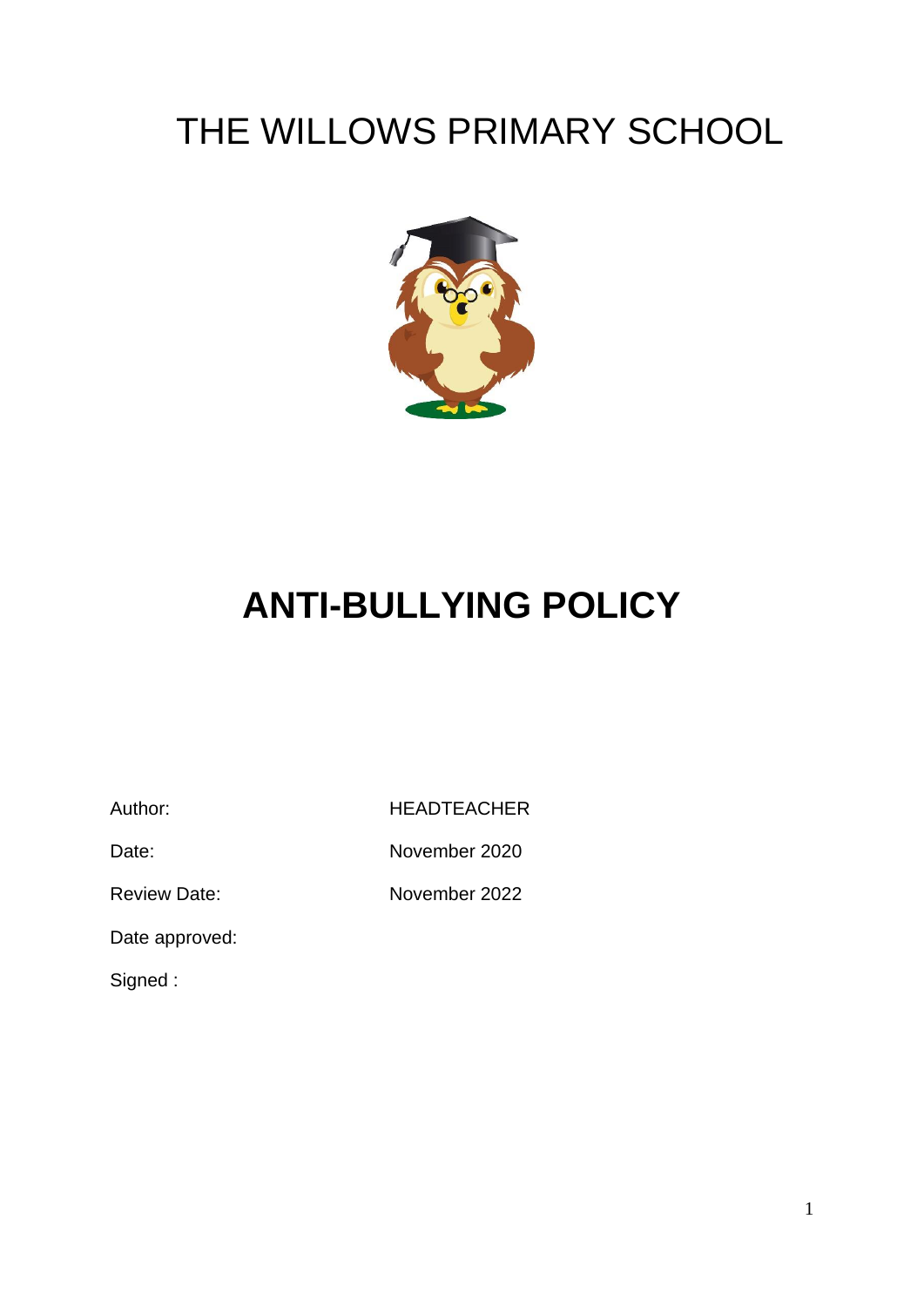### **Anti Bullying Policy**

Every child has the right to feel safe in school and enjoy their education without the fear or threat of being bullied. Bullying is anti-social behaviour and can affect anyone; it is unacceptable and will not be tolerated. The school will ensure that all issues of bullying are addressed so that pupils are fully able to benefit from the opportunities available at school.

#### **The ABA (Anti-Bullying Alliance) defines bullying as:**

The repetitive, intentional hurting of one person or group by another person or group, where the relationship involves an imbalance of power. Bullying can be physical, verbal or psychological. It can happen face-to-face or online.



**Cyberbullying** is defined as [bullying](http://www.stopbullying.gov/what-is-bullying/index.html) that takes place using electronic technology. Electronic technology includes devices and equipment such as mobile phones, computers, and tablets as well as communication tools including social media sites, text messages, chat, and websites. Examples of cyberbullying include inappropriate text messages or emails, rumors sent by email or posted on social networking sites, and embarrassing pictures, videos, websites, or fake profiles. Cyber bullying can happen at all times of the day, with a potentially bigger audience.

Please refer to the e-safety policy for further information about the safe use of technology.

**Racist bullying** is defined as "any incident which is perceived to be racist by the victim or any other person" (MacPherson, 1999).

Incidents can include:

- Verbal abuse by name calling, racist jokes and offensive mimicry
- Physical threats or attacks
- Wearing provocative badges or insignia
- Bringing racist leaflets, comics or magazines to school
- Inciting others to behave in a racist way
- Racist graffiti or other written insults even against food, music dress or customs
- Refusing to co-operate in work or in play

Anti Bullying Policy 1 November 2020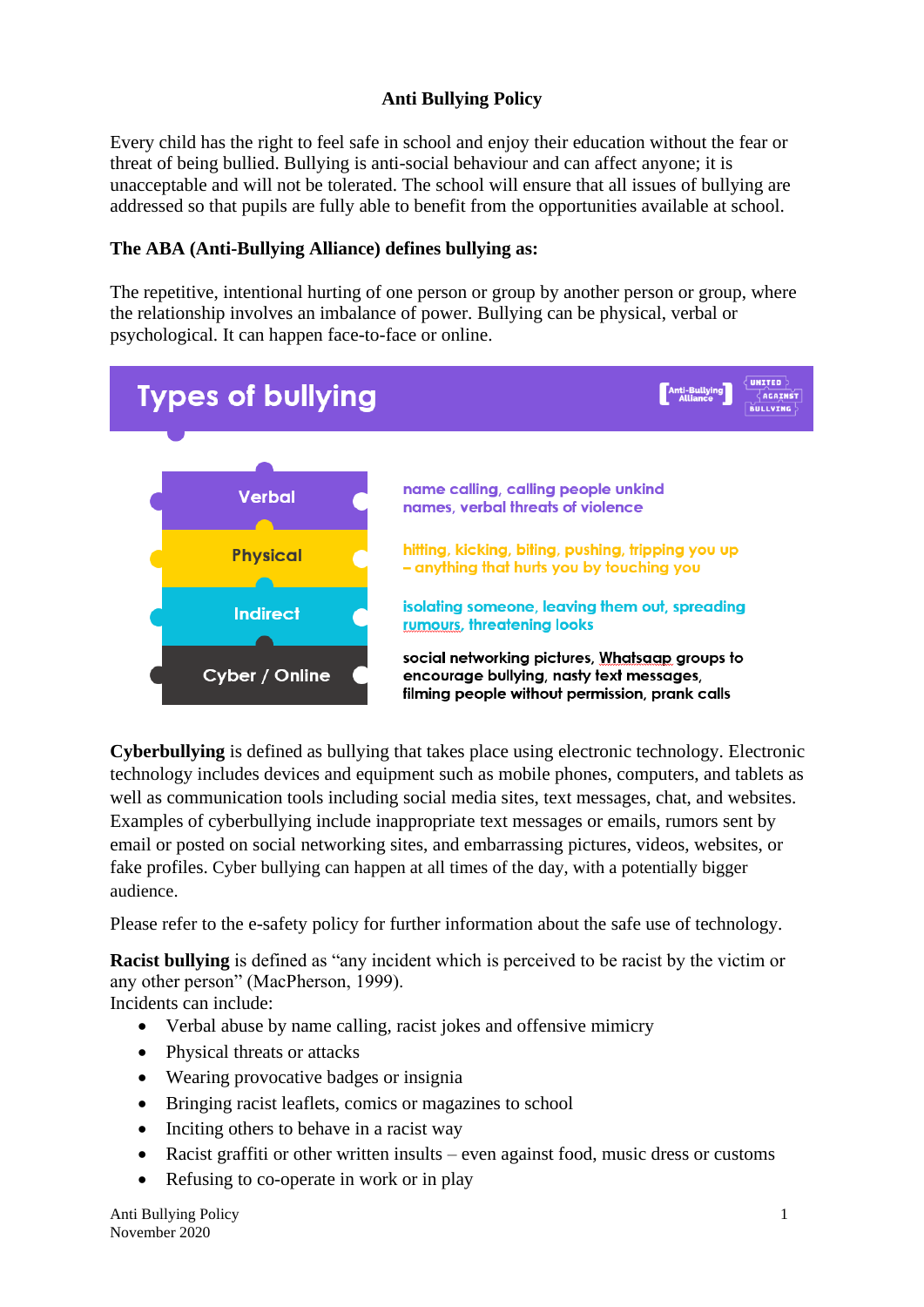Pupils must be encouraged to report bullying in schools. All children must be actively encouraged not to 'suffer in silence'. All children are made aware of the people they can talk to who will listen if they are feeling vulnerable.

All school staff must be alert to the signs of bullying and act promptly and firmly against it in accordance with school policy (see below)

#### **What to do:**

- All pupil's complaints or anxieties about other pupils upsetting or hurting them must be given attention and taken seriously – never ignore suspected bullying.
- All forms of bullying are taken seriously, and proactive measures are taken to prevent it from taking place.
- All adults to deal with situations quickly and by using methods to prevent situations escalating.
- Listen carefully to all accounts several pupils saying the same does not necessarily mean they are telling the truth.
- All adults should be alerted to any pupil whose name is repeatedly being reported as the perpetrator of such behaviour.
- All such incidents should be reported (see below) initially to the class teacher who will refer the issues to the Deputy Head or Headteacher who will investigate further before alerting parents of the children involved.
- A clear written account of the incident should be recorded and given to the Headteacher.
- All adults to follow up what they have said e.g. keeping an eye, follow up discussion etc.
- Follow-up repeatedly, checking bullying has not resumed.
- All children should be made aware of the sanctions the school will employ against bullies.

#### **The following disciplinary steps can be taken:**

- official warnings to cease offending
- playground sanctions, such as withdrawal of free time
- exclusion from certain areas of school premises
- minor fixed-term exclusion/major fixed-term exclusion
- permanent exclusion

#### **Pupils who have been bullied will be supported in the following ways:**

- offered an immediate opportunity to discuss the experience with their teacher or member of staff of their choice
- reassurance and continuous support
- restoring their self-esteem and confidence
- follow up monitoring and regular "check ups"

#### **Pupils who have bullied will be supported in the following ways:**

- discussing what happened
- discovering why the pupil became involved
- establishing the wrong doing and need to change
- informing parents or guardians to help change the attitude of the pupil
- follow up monitoring and regular "check ups"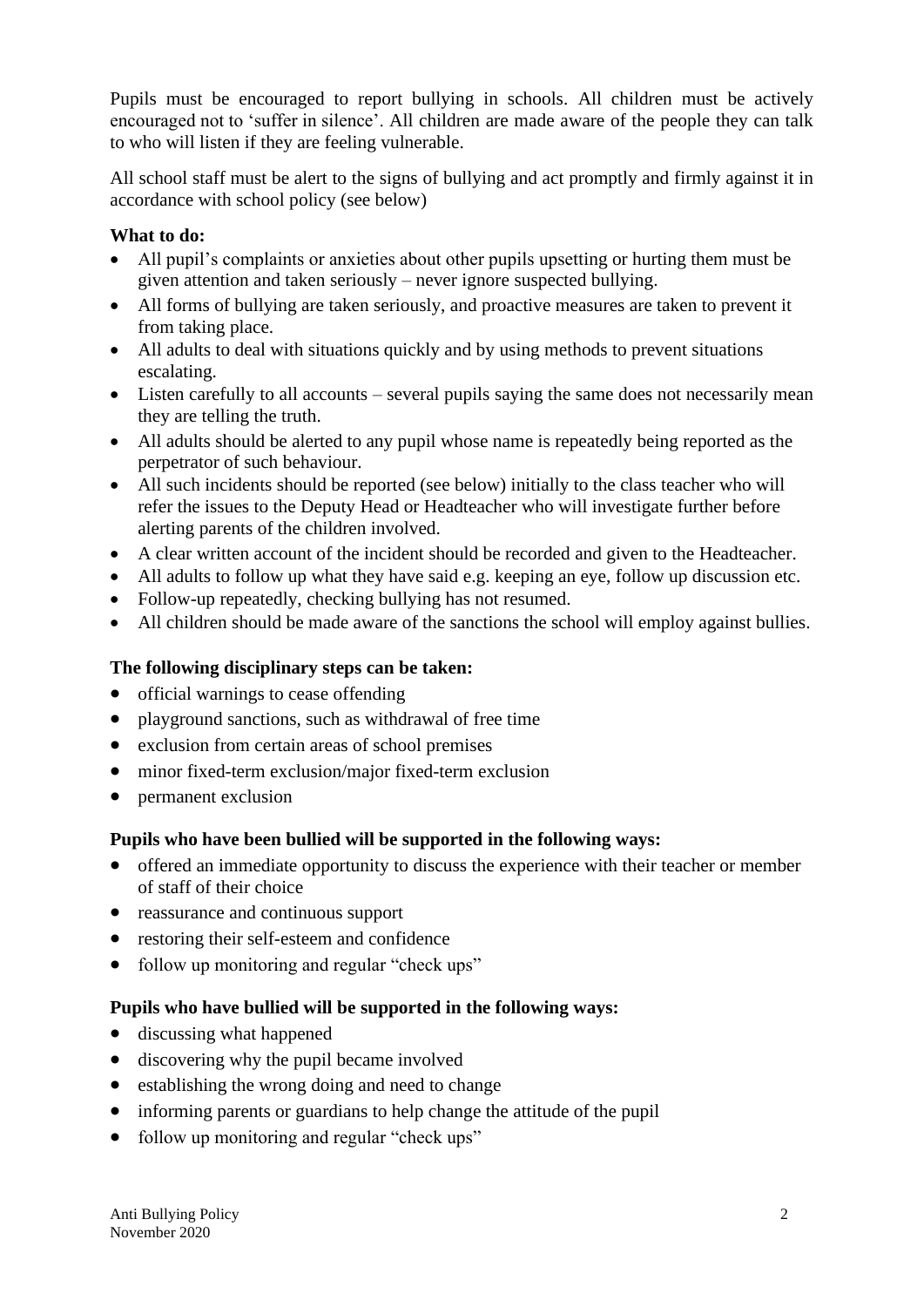**The following range of methods and strategies are used to help prevent bullying and to establish a climate of trust and respect for all.**

- Anti bullying week
- Anti bullying support strategies posters in all classrooms and around school environment
- Children are made aware of the strategies to deal with low level issues and what to do in different situations, including situations of cyberbullying.
- Children participate in class discussion and assemblies with a focus on the school's moral and community values
- Making use of curriculum opportunities to raise pupil awareness eg through RE, cross curricular themes, drama, story writing and literature
- A whole school reward system
- Adult modelling of appropriate response to a wide range of scenarios
- Children & parents have a good knowledge of the procedure/policy (see Appendices)
- Children have a clear understanding of their rights  $&$  responsibilities
- E-safety frequently discussed and taught

### **The role of the Head Teacher**

- Headteachers have a legal duty under the School Standards and Framework Act 1998 to draw up procedures to prevent bullying among pupils and to bring these procedures to the attention of staff, parents and pupils.
- It is the responsibility of the Head Teacher to implement the school Anti-bullying Policy, and to ensure that all staff are aware of the school policy, and know how to identify and deal with incidents of bullying. The Head Teacher reports to the governing body about the effectiveness of the anti-bullying policy on request.
- The Head Teacher ensures that all children know that bullying is unacceptable behaviour.
- The Head Teacher ensures that all staff, including lunchtime staff, receive sufficient training to be equipped to identify and deal with all incidents of bullying.
- The Head Teacher leads the school in making our vision a reality, where all members of the learning community nurture, value, respect and care for each other.

#### **Monitoring, evaluation and review**

The school will review this policy bi-annually and assess its implementation and effectiveness. The policy will be promoted and implemented throughout the school.

#### **Safeguarding**

42. **All** staff should be aware safeguarding issues can manifest themselves via peer on peer abuse. This is most likely to include, but not limited to: bullying (including cyber bullying), gender based violence/sexual assaults and sexting. Staff should be clear as to the school's policy and procedures with regards to peer on peer abuse.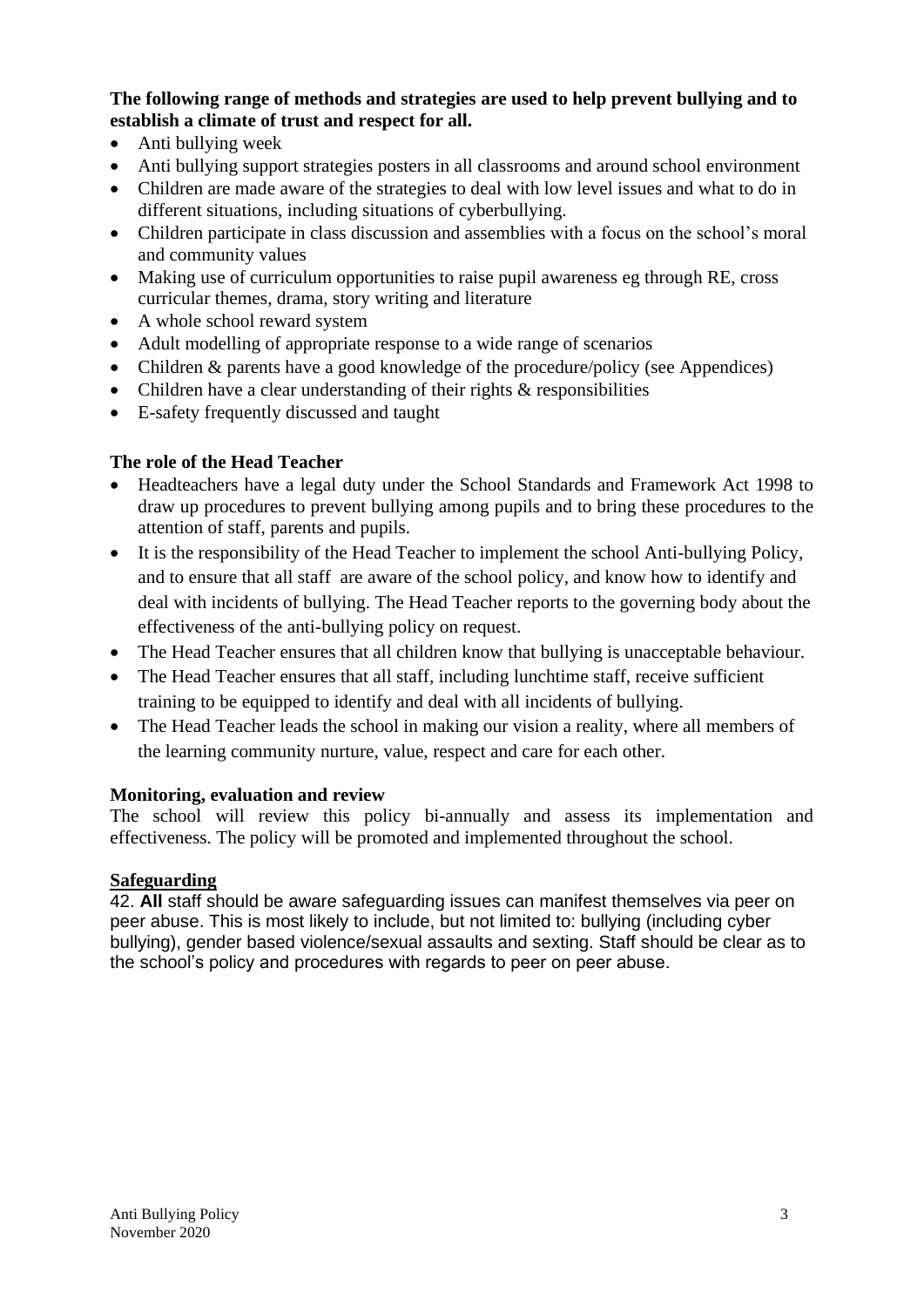### **Appendix 1**

## **Parents have an important part to play in supporting the school's anti-bullying policy. We ask parents to:**

- Look out for unusual behaviour in your children for example, they may suddenly not wish to attend school, feel ill regularly, or not complete work to their usual standard.
- Always take an active role in your child's education. Enquire how their day has gone, who they have spent their time with, etc.
- If you feel your child may be a victim of bullying behaviour, inform school immediately. Your complaint will be taken seriously and appropriate action will follow. Please do not approach that child on the playground or their parents or involve an older child to deal with the bully.
- It is important that you advise your child not to fight back. It can make matters worse!
- Tell your child that it is not their fault that they are being bullied.
- Reinforce the school's policy concerning bullying and make sure your child is not afraid to ask for help.
- If you know your child is involved in bullying, please discuss the issues with them and inform school. The matter will be dealt with appropriately. Remember incidents are confidential, do not discuss them with other parents on the playground. Speak to school staff if you have concerns.
- Parents have a responsibility to support the school's anti-bullying policy, actively encouraging their child to be a positive member of the school.
- If a parent is dissatisfied with the way the school has dealt with a bullying incident, they should follow the school complaints procedure by initially contacting the class teacher. If the concern remains, they should contact the Head Teacher. If they are still concerned, they should contact the Governing Body via the clerk.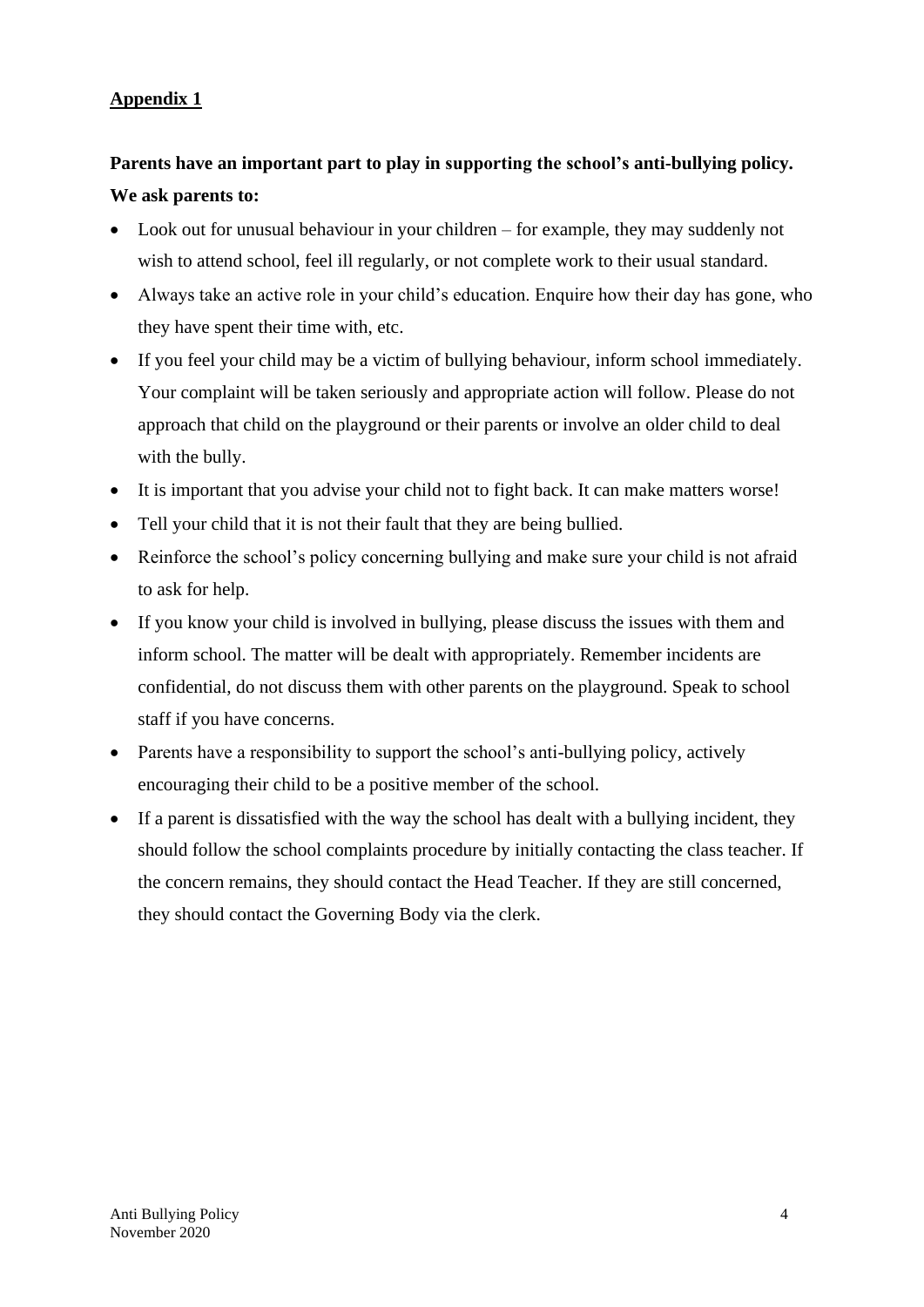### **Appendix 2**

### **What can you do if you are being bullied?**

- Remember that your silence is the bully's greatest weapon. Speak out and tell someone.
- Tell yourself that you do not deserve to be bullied and that it is wrong.
- Be proud of who you are. It is good to be individual.
- Try not to show that you are upset or scared. It is hard, but a bully thrives on someone's fear.
- Stay with a group of friends/people. There is safety in numbers.
- Be strong inside say "No!". Walk confidently away. Go straight to a teacher or member of staff.
- If you are getting emails, texts or messages that make you feel uncomfortable please save them and show them to an adult. Do not respond to them.
- Fighting back may make things worse don't do it.
- Generally it is best to tell an adult you trust straight away. You will get immediate support.
- Teachers will take you seriously and will deal with the bullies in a way which will end the bullying and will not make things worse for you.

#### **What do you do if you know someone is being bullied?**

- Tell an adult immediately. Teachers will deal with the bully without getting you into trouble. Watching and doing nothing looks as if you are on the side of the bully. It makes the victim feel more unhappy and on their own.
- Do not take direct action yourself.